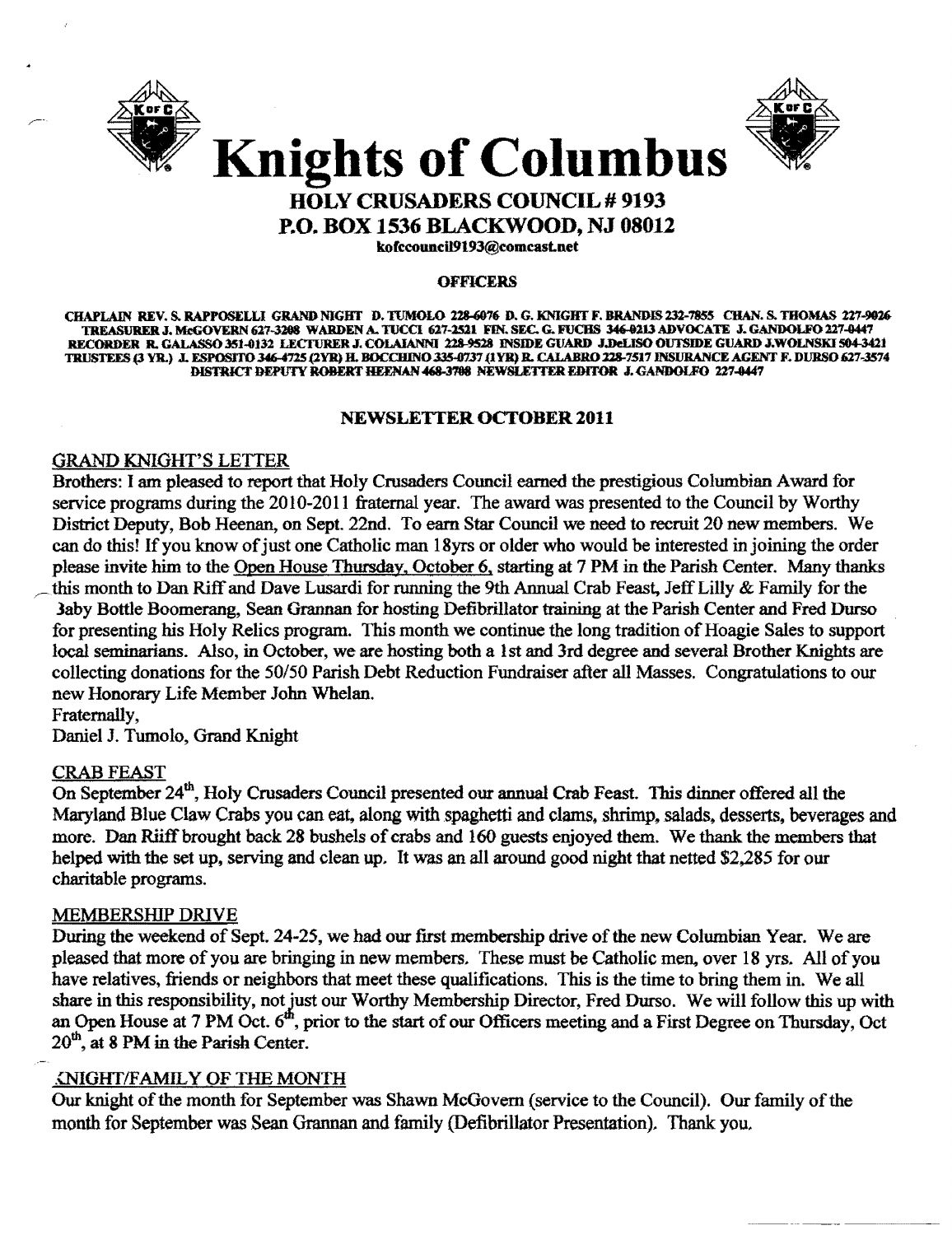#### HOAGIE SALE

We will be having another hoagie sale on Saturday, Oct.  $8<sup>th</sup>$ , in the Parish Center. We will need your help to prepare the ingredients on Friday, Oct.  $7<sup>th</sup>$ , starting at 4:30 PM in the same place. We will start making the hoagies after 6:00 AM on Saturday morning. After we make the hoagies, we will be selling them at several business locations and at our Churches after Saturday Masses. This proven fund raiser provides the funds to help support our seminarians so we will need your help. Our quality product is still selling for the inflation fighting price of\$3.50 each or 2 for \$6. Tom Roy (232-8384) is our program director so let's work with him to make this another success.

# ATTENTION ALL 2<sup>nd</sup> DEGREE KNIGHTS

We will be hosting an exemplification of the Third Degree on Friday, October  $14<sup>th</sup>$ , at 8 PM in the Parish Center. Here is an opportunity to attain the honors of full knighthood in our Order right here in your home Council. However, you must register so please contact your Grand Knight, Dan Tumolo (228-6076) or District Deputy, Bob Heenan (468 3708).

# BIG 50/50 DEBT REDUCTION RAFFLE

Our big raffle social scheduled for November  $12<sup>th</sup>$  is coming on fast. Raffle tickets have been sent out and additional tickets are currently being sold after all Masses. One of the features of the social is the Basket of Cheer drawings. This is an additional fund raiser but we need bottles to make it work and to maximize profits. Please bring your donations to a Council meeting and give them to Dan Riiff.

#### BABY BOTTLE BOOMERANG

On Sept. 17-18, after all the Masses we participated in this Pro-Life fund raiser. The basket of baby bottles were left in the Church gathering space (a request for a donation is in the bottle) and picked up the weekend of Sept. 24-25. We don't have the numbers yet but we will publish them in the next newsletter.

# CHRISTMAS GIVING TREE PROGRAM We are very grateful to Tony & Diane Ritz for

volunteering to take over the running of the KofC portion (pickup and sorting) of the Giving Tree program that Bob Vogelsong and family ran for the past 15 yrs. They are very interested in doing this. In addition Jason Lewis and family are also enthusiastic and want to help as well, they will be the co-chairs. Thank you.

#### CHAPLAIN\*S CORNER

The minister of God tries to make religion something that will guide us every day of our livesin days of joy or of sorrow; in distress, in tribulations; in days of acceptance by others, or of rejection. Religion is a living thing! It is bread which-we-must use every day, and not cake which is. used on special occasions. Religion is not something that is practiced three or four times a year, or just on Sundays for a short time, but it is a vital working thing that is evident in every day of our lives. It is bread for daily consumption, and not cake fro limited use. Let us listen to 1esus; let us listen to His minister, and then let us thank God for the marvelous changes that He brings into our lives, because these are His rewards to those who seek Him in all sincerity.

#### KNIGHTS OF COLUMBUS INSURANCE

There are many fine life insurance companies in the marketplace. So why entrust your life insurance needs, and those of your family to the Knights of Columbus? In a lecture at Yale University, Supreme Knight Carl A. Anderson summed it up this way; "Our core values permeate all levels of our marketing program. Our 'Marketing Code of Ethics' is modeled after the Ten Commandments and includes statements such as 'Thou shall present honestly and accurately, all facts necessary to enable a member to make an informed decision.' Our ethical principles for marketing are summed up by our Golden Rule: 'In all my professional relationships, I pledge myself to the following rule of conduct: I shall, in light of all conditions surrounding those I serve, render that service which, under the same circumstances, I would apply to myself." That's what you can expect from your Knights of Columbus agent. I'll be happy to meet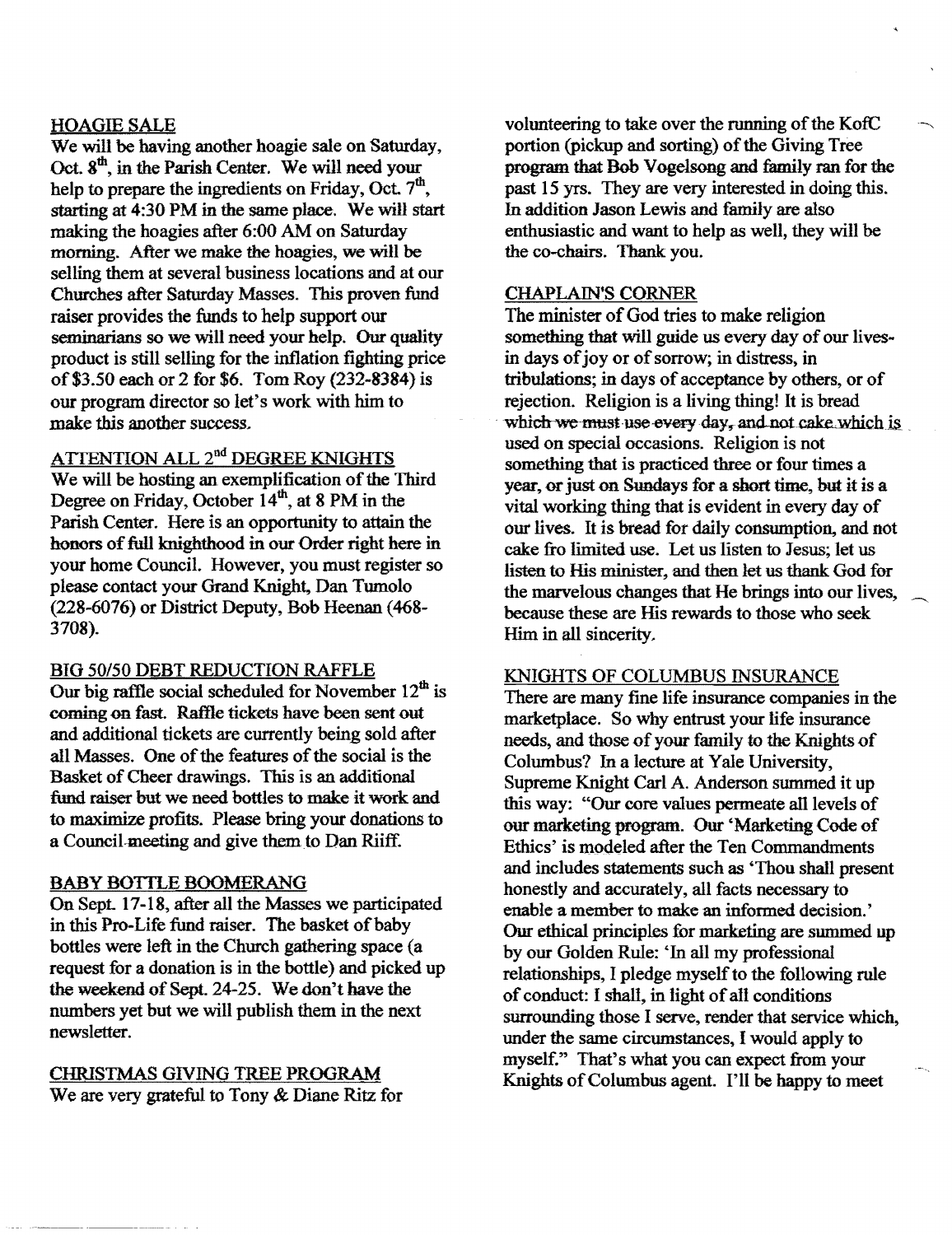$\sim$  with you, at your convenience, to honestly and accurately present all facts necessary for you to make an informed decision. I promise to render that service which, under the same circumstances, I would apply to myself. Fred Durso, FICF, Field Agent. (856) 401-3055

#### FOURTH DEGREE NEWS

All Knights who have been a member for six months and are Third Degree may apply for membership in the Fourth Degree. The Exemplification will be November 6th. Please take advantage of this opportunity. Call Barry Start (856 384-5884) or E-Mail dadstart@verizon.net for an application and information.

The Bishop Schad Assembly meets on the 3rd Wednesday of the month in the Parish Center.

#### CPRIDEFRIBRILLATOR TRAINING

Our Council, in conjunction with Gloucester Twp. Police Dept., sponsored this important emergency \_procedure training program. About 25 people took ldvantage ofthis opportunity and we would like to thank our Brother Knight, GTPD Officer Sean Grannan, ably assisted by Mrs. Grannan, for their quality presentation.

#### HONARY LIFE MEMBER

Congratulations to John Whelan on the occasion of achieving Honorary Life Membership.

#### FIRST FRIDAY ADORATION

The next Exposition of the Blessed Sacrament will take place in the Our Lady of Hope Chapel on First Friday, October 7th, after the 9:00 AM Mass, continue until 7:00 PM, and close with Benediction. Try to stop in to spend some time with the Lord.

# OCTOBER BIRTHDAYS AND ANNIVERSARIES

The following brothers or members of their families will celebrate their birthdays in October: Mrs. Dolores Aukerman, Frank Brandis, Angelo Cirrincione, Tullio DeLiberali, Fred Durso, Mrs. lose Durso, Nick Fecenko, George Fuchs, George

L. Fuchs, Kristen Fuchs, Vince Gallagher & Vince III, Romeo Giannetti, John Heck, Jr., Mrs. Kathy Heim, Brian Higgins, Frank Maggio, Bill Means, Peg O'Connor, Daniel Olaya, Frank Puchalski, Antonio Rowan, Tom Sherlock, John Sirolli, Philip Sirolli, Kailey Tolen, Bill Toner, Charles Woodward, and Eric Zeidler. The following members will celebrate their anniversaries in October: Mr.& Mrs. Peter Brusco, Mr.&Mrs. Rich Calabrese, Mr.&Mrs. George DiMarcantonio, Mr.&Mrs. Vince Gallagher, Mr.& Mrs. Joe Mikos, Mr.&Mrs Tony Porcellini and Mr.&Mrs. John Sirolli. CONGRATULATIONS! If we missed someone, contact John Gandolfo (227-0447).

#### EDITORIAL

The month of October presents our Council with programs that will have much to do with the overall success and image of our Council. There is, of course, our regular hoagie sale which has been a popular attraction with the membership and has provided a level of financial support for our seminarians. In addition, membership has always been called the "life blood of the Knights." This is to underscore its importance. We hope our First Degree, on October 20th will bring in some new members. We are hosting a Third Degree on October 14th offers our Second Degree Knights the opportunity to attain full knighthood. We encourage our members to become full fledged Knights in our Order.

#### IMPORTANT DATES

- Oct. 6 Open House (7 PM Parish Center)
- Oct. 6 Officers Meeting (8 PM Parish Center)
- Oct. 7 First Friday (OLOH Chapel)
- Oct. 8 Hoagie Sale (Parish Center)
- Oct. 13 Council Meeting (8 PM Parish Center)
- Oct. 14 Third Degree (8 PM Parish Center)
- Oct. 20 First Degree (8 PM Parish Center)
- Oct. 27 Council Meeting (8 PM Parish Center)
- Nov. 3 Officers Meeting (8 PM Parish Center)
- Nov. 4 First Friday (OLOH Chapel)
- Nov. 10 Council Meeting (8 PM Parish Center)
- Nov. 12 *50/50* Debt Reduction Raflle (Parish Cntr)
- Nov. 24 Thanksgiving Day